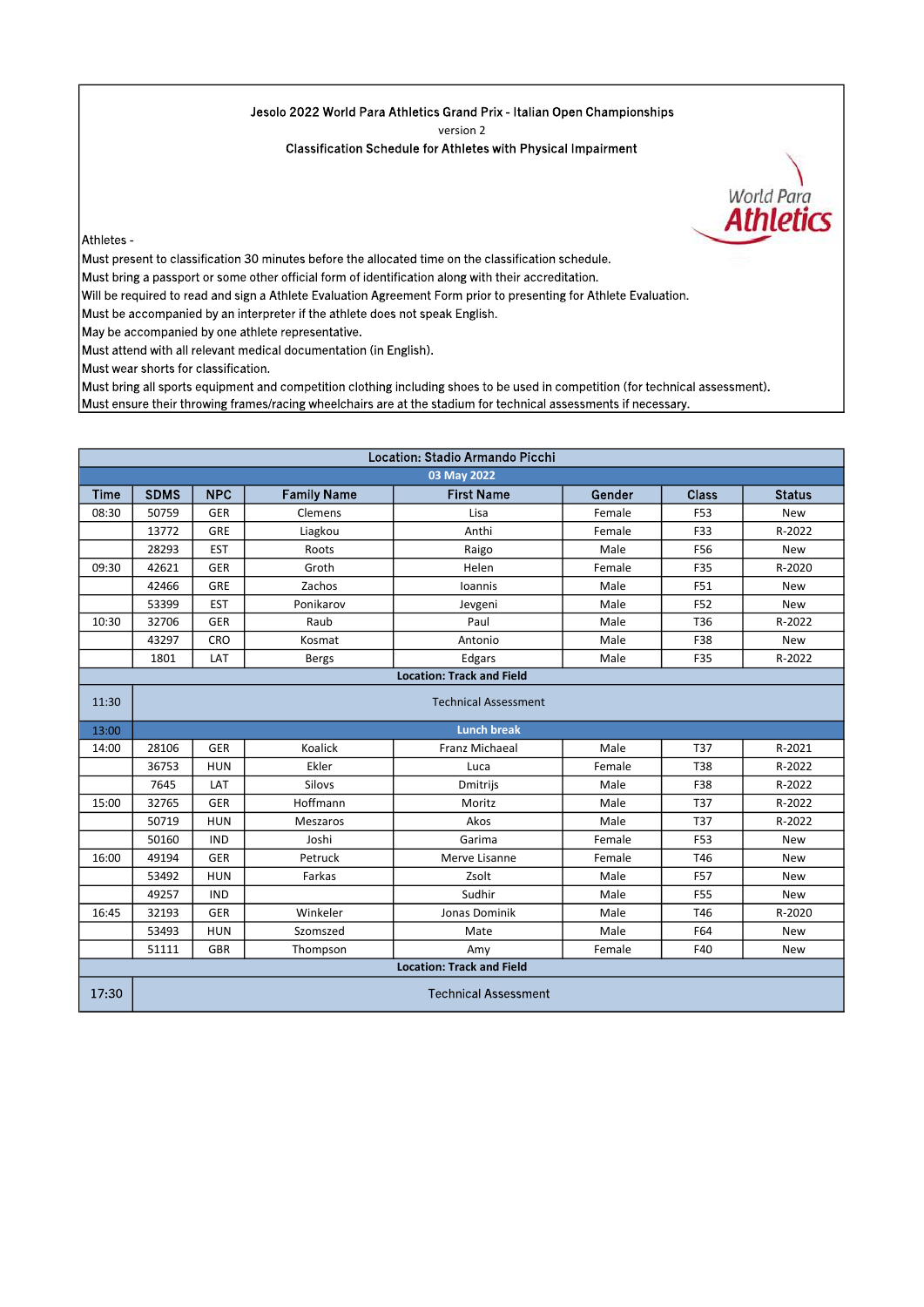| Location: Stadio Armando Picchi  |                             |            |                    |                                  |        |            |               |  |
|----------------------------------|-----------------------------|------------|--------------------|----------------------------------|--------|------------|---------------|--|
| 04 May 2022                      |                             |            |                    |                                  |        |            |               |  |
| Time                             | <b>SDMS</b>                 | <b>NPC</b> | <b>Family Name</b> | <b>First Name</b>                | Gender | Class      | <b>Status</b> |  |
| 08:30                            | 42935                       | <b>UZB</b> | Akobirov           | Jamoliddin                       | Male   | T36        | R-2020        |  |
|                                  | 3414                        | <b>SRB</b> | Graovac            | Filip                            | Male   | F51        | R-2022        |  |
|                                  | 14553                       | KAZ        | Kharlamov          | Sergey                           | Male   | T36        | R-2022        |  |
| 09:30                            | 52770                       | <b>UZB</b> | Akramova           | Maxliyo                          | Female | F32        | <b>New</b>    |  |
|                                  | 53495                       | <b>SRB</b> | Radojicic          | Vladimir                         | Male   | F51        | <b>New</b>    |  |
|                                  | 53018                       | KAZ        | Dauletova          | Tendyk                           | Female | F37        | <b>New</b>    |  |
| 10:30                            | 53049                       | <b>UZB</b> | Madaminov          | Khayrullo                        | Male   | F37        | <b>New</b>    |  |
|                                  | 32798                       | <b>MNE</b> | Gojkovic           | Danilo                           | Male   | F34        | R-2022        |  |
|                                  | 34277                       | <b>IND</b> | Sachan             | Devershee                        | Male   | F33        | R-2021        |  |
|                                  |                             |            |                    | <b>Location: Track and Field</b> |        |            |               |  |
| 11:30                            | <b>Technical Assessment</b> |            |                    |                                  |        |            |               |  |
| 13:00                            |                             |            |                    | <b>Lunch break</b>               |        |            |               |  |
| 14:00                            | 53051                       | <b>UZB</b> | Rajabov            | Shakhboz                         | Male   | F37        | <b>New</b>    |  |
|                                  | 22951                       | <b>MNE</b> | <b>Baranin</b>     | Radmilo                          | Male   | F34        | R-2022        |  |
|                                  | 17658                       | ROU        | Petria             | Marian                           | Male   | T36        | R-2022        |  |
| 15:00                            | 49097                       | <b>KAZ</b> | Padakov            | Valentin                         | Male   | <b>F55</b> | <b>New</b>    |  |
|                                  | 52709                       | <b>MNE</b> | Teric              | Marko                            | Male   | F40        | <b>New</b>    |  |
|                                  | 52729                       | ROU        | Manole             | Andreea Diana                    | Female | T46        | <b>New</b>    |  |
| 15:45                            | 41139                       | <b>IND</b> | Varkad             | Dattatray Keshav                 | Male   | T42        | <b>New</b>    |  |
|                                  | 52710                       | <b>MNE</b> | Teric              | Vlado                            | Male   | F40        | <b>New</b>    |  |
|                                  | 49778                       | <b>SVK</b> | Cuchran            | Ladislav                         | Male   | F54        | R-2022        |  |
| 16:30                            | 39546                       | <b>IND</b> | Raj                | Suvarna                          | Female | F54        | R-2021        |  |
| <b>Location: Track and Field</b> |                             |            |                    |                                  |        |            |               |  |
| 17:15                            | <b>Technical Assessment</b> |            |                    |                                  |        |            |               |  |